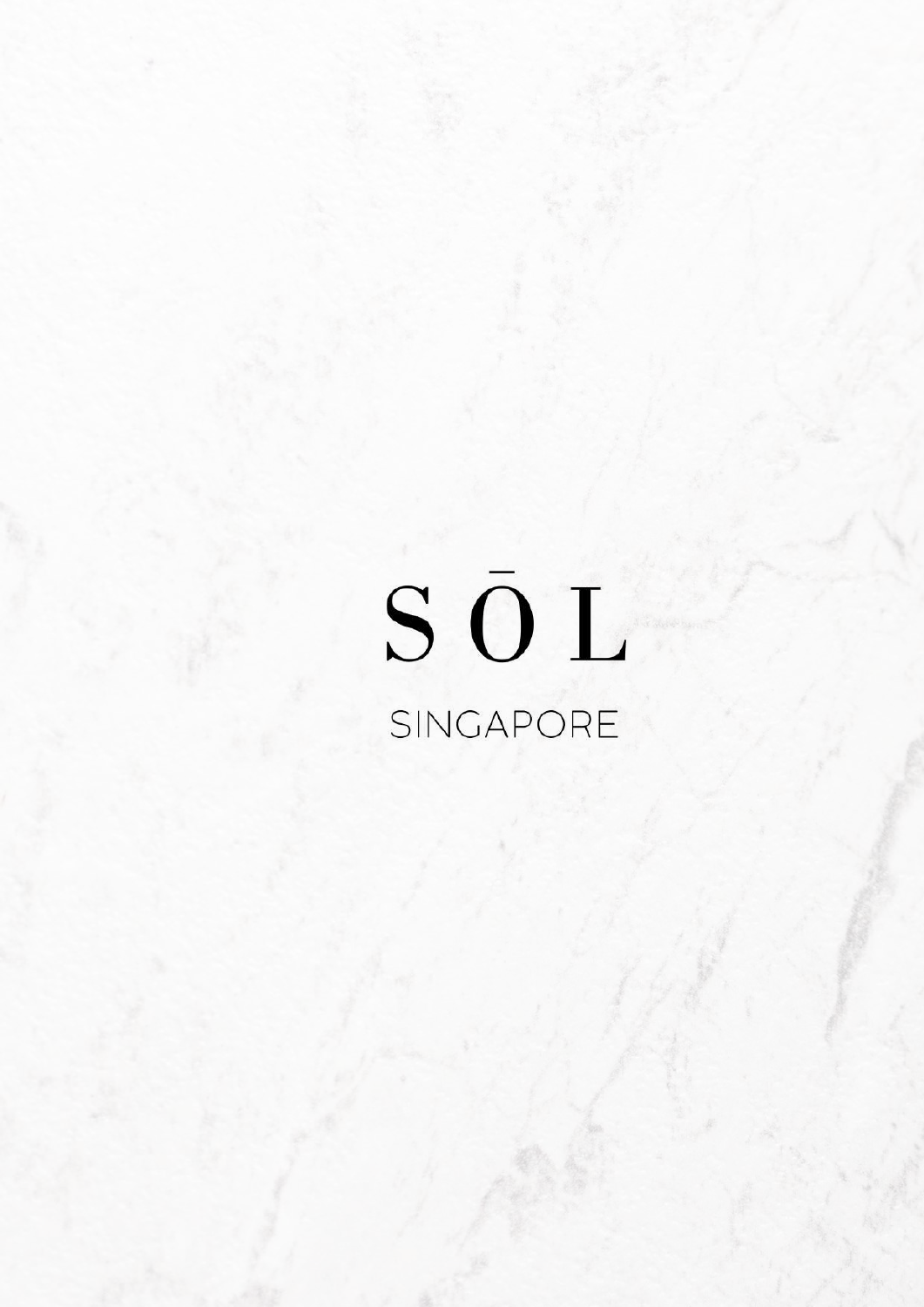

# People who love to eat are always the best people.

# **M E N U**

# **STAR TE R S**

| Oriental Mushroom Soup                                                                                                                                 | \$6  |
|--------------------------------------------------------------------------------------------------------------------------------------------------------|------|
| Served with mixed mushrooms, eggs and a<br>sprinkle of chives                                                                                          |      |
| Fish Broth                                                                                                                                             | \$7  |
| Served with sour plum and silken tofu                                                                                                                  |      |
| Mixed Berries & Kale (V)<br>Crisp kale mixed with raspberries and<br>blackberries with earthy walnuts dressed in<br>our housemade apple cinammon sauce | \$12 |
| Crab Miso<br>Crab chunks with a tomalley miso puree paired<br>with a spicy thai mango salad, topped with<br>ikura and peanuts                          | \$18 |
| Foie Gras<br>Pan-seared liver with a housemade glaze<br>paired with pear and fermented blueberry jus<br>on a slice of toast                            | \$23 |

### $\infty$  :  $Z$ eil R o  $\infty$  $\overline{\mathbf{C}}$  ( Sin  $\infty$  $\sigma$  $\mathbf{\Omega}$ ore $\bigcirc$  $\infty$  $\infty$  $\infty$  $\pm$

 $\overline{ }$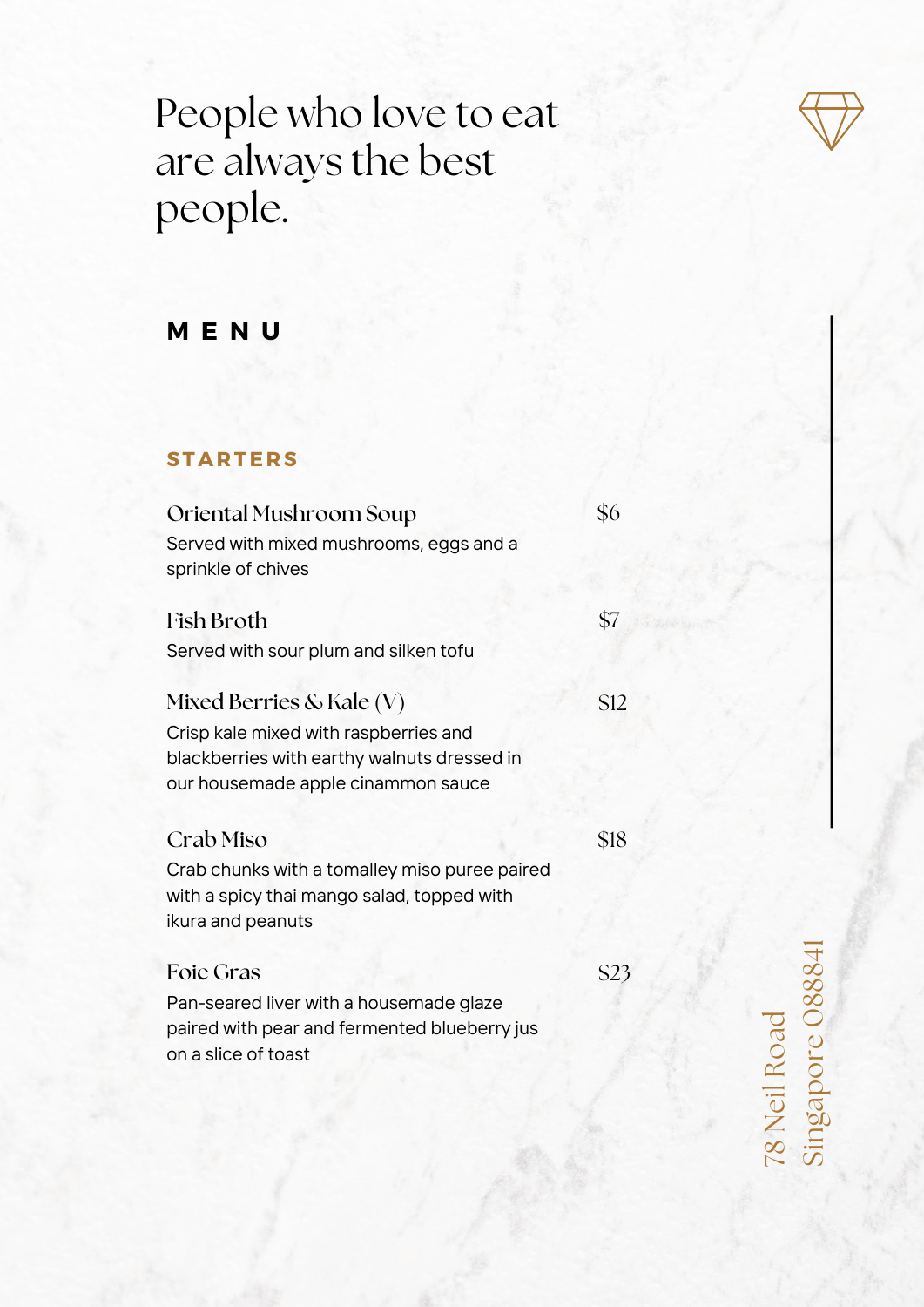# Food prepared with love is like poetry on the table.



# MENU

### **SHARED PLATES**

**Scallop Carpaccio** Hokkaido scallops and ikura with diced pear and radish with housemade yuzu ponzu

### Char Siu

\$19

\$21

Sous vide kurobuta pork belly glazed with our housemade char siu sauce, served with pickled cucumbers and apple mustard sauce

# **Truffle Beef Cheeks**

Black angus cheeks braised in an oriental mushroom sauce, served with truffle mash

# **Ribeye Beef Cubes**

\$22

 $$21$ 

Sauteed argentinian ribeye served with garlic chips, fresh kale and a fermented black bean creme

78 Neil Road<br>Singapore 088841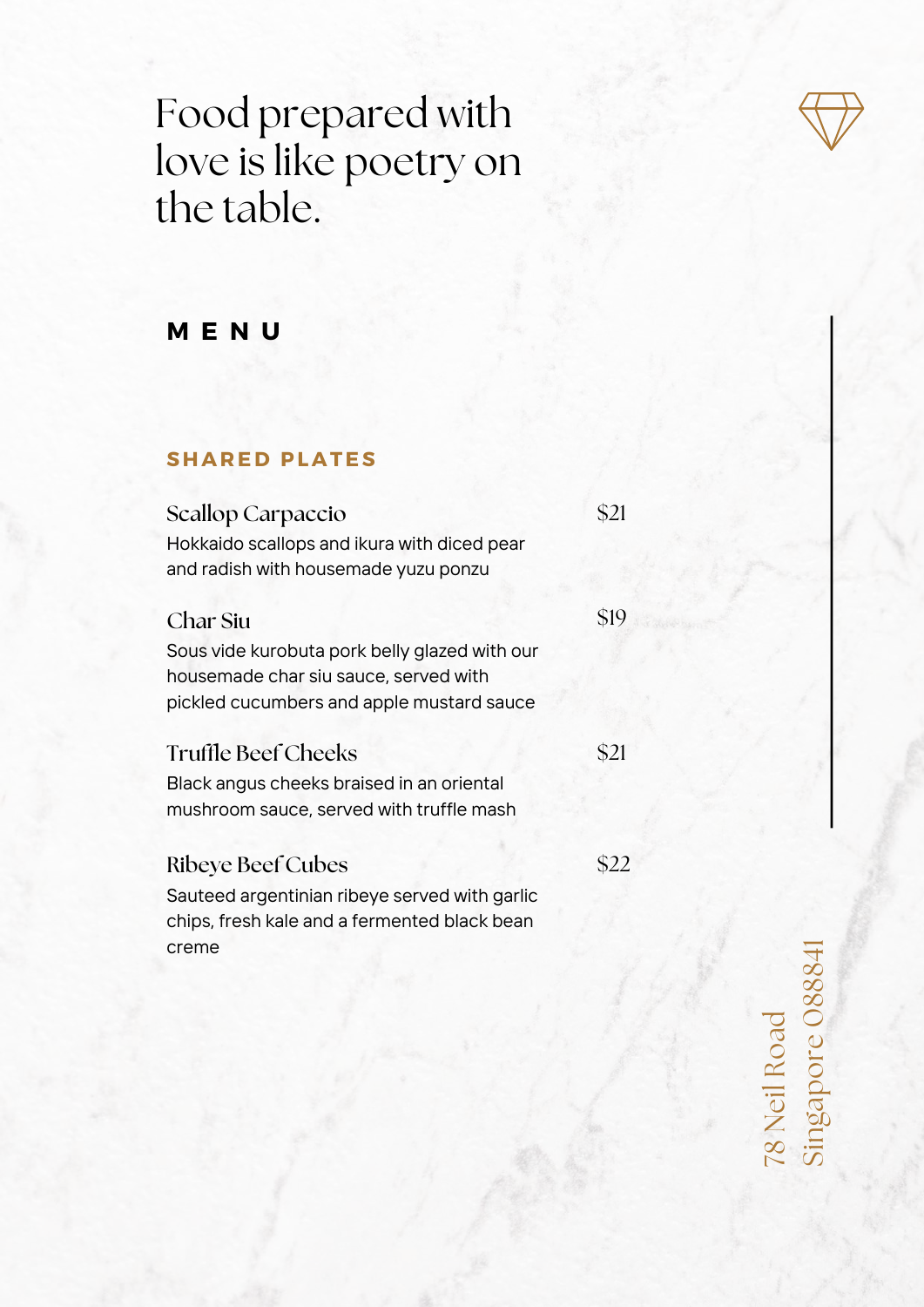# One cannot think well, love well, sleep well, if one has not dined well.



### **MAINS**

# Chicken Confit

Whole chicken thigh with green curry creme served with cauliflower rice and sauteed mushrooms

# Duck Breast

\$25

\$27

\$22

# Sous vide for 3 hours in herbs and spices finished with a pan sear, served with coffee glace, potatoes and carrot puree

# Red Snapper

Pan seared snapper with black assam sauce served with barley, ladies finger and a caramelized pineapple

# Rendang Beef Cheeks

\$28

Slow cooked in our housemade rempah topped with grated coconut, served with a papadam, coconut creme and butterfly pea rice

 $\overline{ }$  $\infty$  :  $Z$ eil R o  $\infty$  $\overline{\mathbf{C}}$  ( Sin  $\infty$  $\sigma$  $\mathbf{\Omega}$ ore $\bigcirc$  $\infty$  $\infty$  $\infty$  $\pm$ 

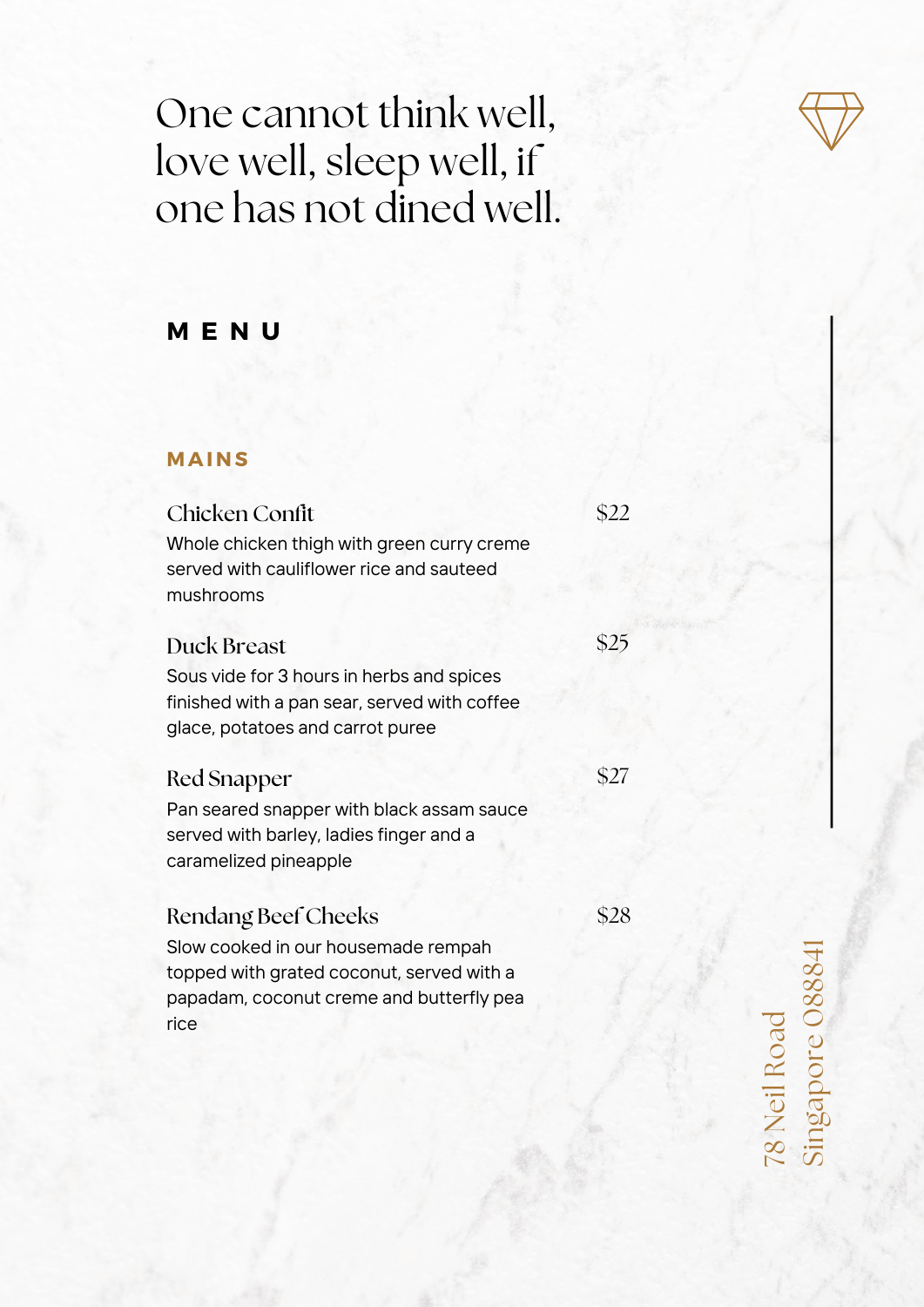

# Pull up a chair. Take a taste. Come join us. Life is so endlessly delicious.

# **M E N U**

## **PASTA**

# Aglio Olio (V)

Spaghetti sauteed with fermented mushrooms, garlic and bird's eye chilli, served with kale and shimeji tempura

# Shellfish Linguine

\$26

\$17

Linguine sauteed with a mild spicy prawn sauce served with a slipper lobster, kurobuta meatballs, shimeji mushrooms and thick prawn broth

### Octopus Linguine

Linguine sauteed with salted egg cream, drizzled with chilli kombu oil served with seared octopus

# Prawn Capellini

\$28

\$25

Capellini sauteed with our housemade spicy thai herb sauce served with tiger prawns, baby corn and kale

 $\overline{ }$  $\infty$  :  $Z$ eil R o  $\infty$  $\overline{\mathbf{C}}$  ( Sin  $\infty$  $\sigma$  $\mathbf{\Omega}$ ore $\bigcirc$  $\infty$  $\infty$  $\infty$  $\pm$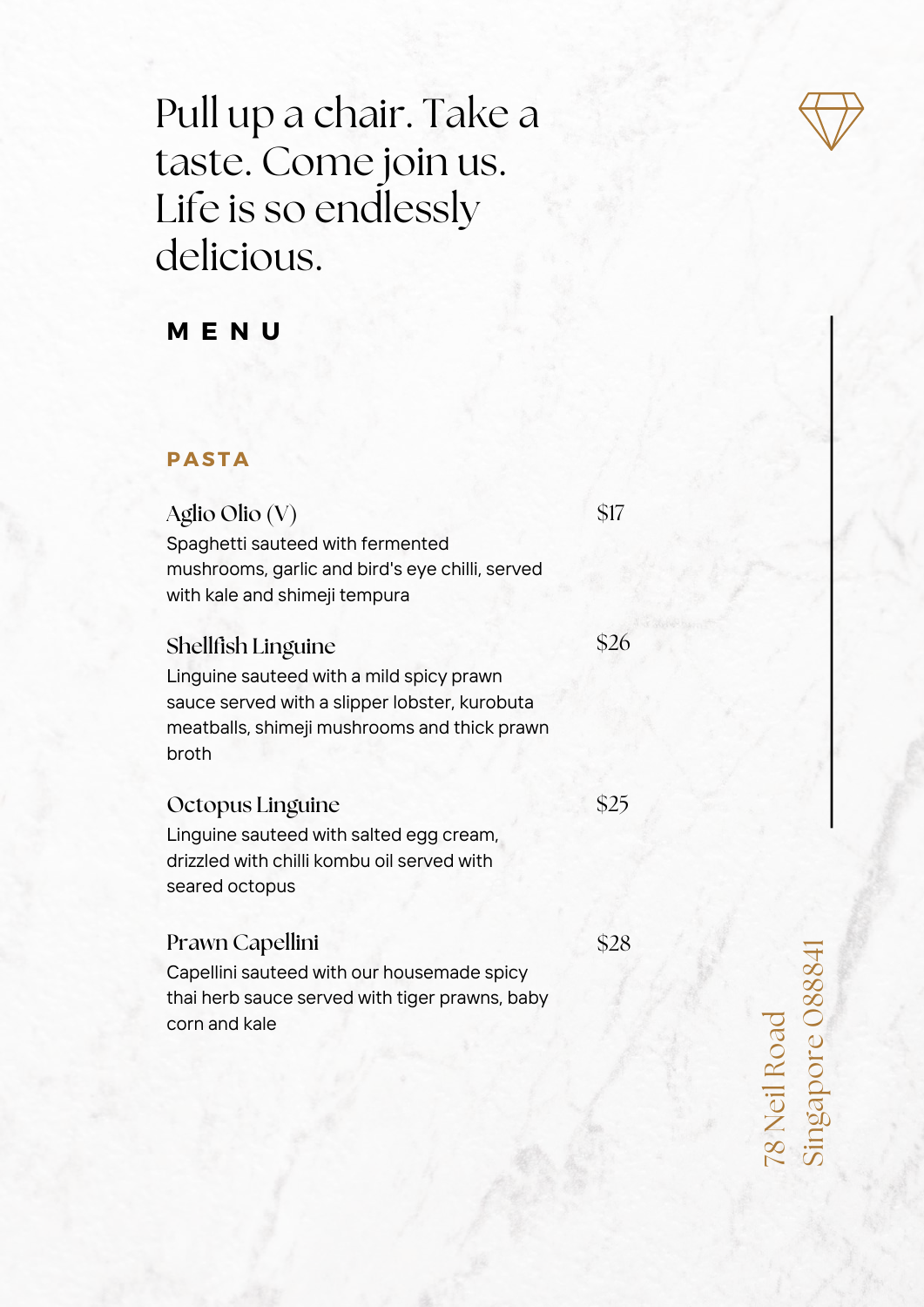

# All you need is love. But a little chocolate now and then doesn't hurt.

# **M E N U**

# **SWEET PLATES**

# House Sorbet

Smooth sorbet with raspberries and blackberries, drizzled with fermented blueberry jus

# Chocolate Lava

\$8

\$12

Chocolate cake with a warm molten core topped with a quinelle of vanilla ice cream

# Goreng Pisang

Deep fried banana puree with a quinelle of vanilla ice cream and red bean paste, drizzled with red bean sauce and sweetened milk

\$14

 $\infty$  :  $Z$ eil R o  $\infty$  $\overline{\mathbf{C}}$  ( Sin  $\infty$  $\sigma$  $\mathbf{\Omega}$ ore $\bigcirc$  $\infty$  $\infty$  $\infty$  $\pm$ 

 $\overline{ }$